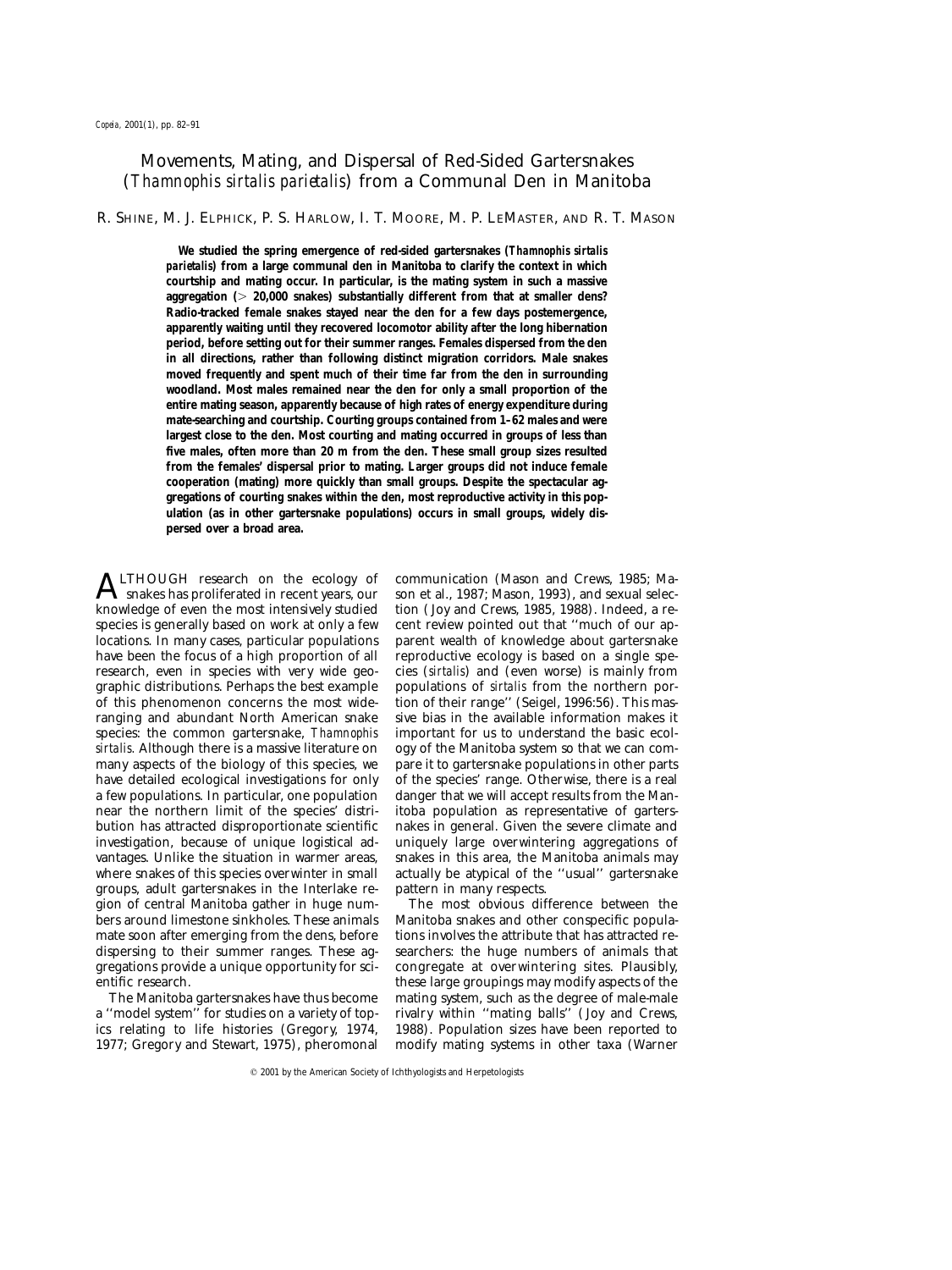and Hoffman, 1980; Lott, 1991). To evaluate this possibility, the first step is to gather data on the size and dispersion of the Manitoba snakes during the mating season. Although writhing masses of courting snakes within the den are a popular subject for photographers, and are shown in many books and magazine articles, it remains possible that much of the mating activity occurs in other places, in situations (and snake densities) more similar to those that occur more generally throughout the species' range. Remarkably, data on these topics are not available. Our knowledge of snake behavior at the dens is based primarily upon pioneering studies by Gregory and coworkers (see above), and these studies were carried out before the availability of miniature radio-transmitters. Because telemetry enables the investigator to follow the movements of specific individuals through time and space, it has revolutionized studies of movements and habitat use by snakes.

To describe the mating system at one of the large Manitoba dens, we provide data from radiotelemetric monitoring of 36 animals, combined with information from mark/recapture and from sampling of courting groups. For cases in which patterns of behavior suggested causal hypotheses, we undertook additional experimental work (on courtship effectiveness vs group size and on locomotor speeds of snakes) to test those ideas.

## MATERIALS AND METHODS

*Species and study area*.—Red-sided gartersnakes (*Thamnophis sirtalis parietalis*) are small nonvenomous colubrid snakes with a broad geographic distribution in North America (e.g., Rossman et al., 1996). At our study population in central Manitoba (Chatfield Community Pasture; 50-44N 97-34W), adult males averaged approximately 45 cm snout–vent length (SVL) and 30 g, whereas adult females averaged 55 cm SVL and 80 g. The den where we worked (''North Den'') comprises a sinkhole 15 m long, 3 m wide, and 2 m deep, where the limestone ''ceiling'' over an underground stream has collapsed to provide a point of ingress for snakes into the underlying caverns. The surrounding area consists of a mosaic of open grassy pasture and aspen woodland. The appearance of the area changes dramatically over the month-long period of spring emergence and mating. At the time that snakes first emerge from the den (late April), snowdrifts are common, the grass has not yet begun to grow, and the aspen has not yet commenced budding. By the end of the emergence period (late May), the landscape is green rather than grey-brown, with a rapid growth of aspen leaves and grasses.

*Methods*.—We visited the Manitoba dens in May 1997 and May 1998. During the 1997 trip we gathered data on sexes and sizes of snakes in courting groups, conducted a mark/recapture study, and carried out enclosure trials on effects of mating-group size. On the 1998 trip, we undertook a telemetry study as well as gathering additional data on sex ratios and measuring locomotor speed of the snakes. Overall, data were obtained by five methods.

Radiotelemetry—Snakes were collected at the den, fitted with miniature temperature-sensitive transmitters the next day and then released at their original capture site the day after. The transmitters used were Holohil model BD-2GT (mass 1.29 g) for female snakes and Titley Electronics model LTM (mass  $<$  0.4 g) for male snakes. Snakes were anesthetized by subcutaneous injection of Brevital Sodium (0.5%, dosage  $0.003 \text{ ml/g}$  body mass). Transmitters were surgically implanted in the peritoneal cavity, with the whip antenna threaded back under the skin (Reinert and Cundall, 1982). In each case, the transmitter weighed  $<$  2% of the body mass of the snake into which it was implanted. All snakes were active upon release, and apparently unaffected by the operation; males exhibited  $\text{courtship} < 30$  seconds after being released. Telemetry signals were monitored daily or more often, using Telonics TR-2/TS-1 (Telonics, Inc., Mesa, AZ) and Televilt RX-900 (Televilt Intl AB, Lindedsberg, Sweden) receiver/scanners. Exact locations of snakes were plotted onto a map of the den area and displacements calculated from this map. Monitoring ceased when we could no longer locate the snake or after it moved  $> 500$ m from the den in a consistent direction, indicating that it had begun the phase of postemergence dispersal.

Sampling at the den—A high proportion of all snakes at or near the den consisted of courting groups, that is, one or more actively courting males, plus the object of their affections. This focal snake was usually a female, but some groups formed around female mimics (''shemales''; Mason and Crews, 1985). The locations, numbers and body sizes of males in she-malefocused groups were very similar to those in female-focused groups (Shine et al., 2000a), so we have combined these data for the present analysis.

Mark/recapture—Male gartersnakes were captured and individually marked by writing a number on the dorsal surface of their heads. The snakes were measured, weighed, and re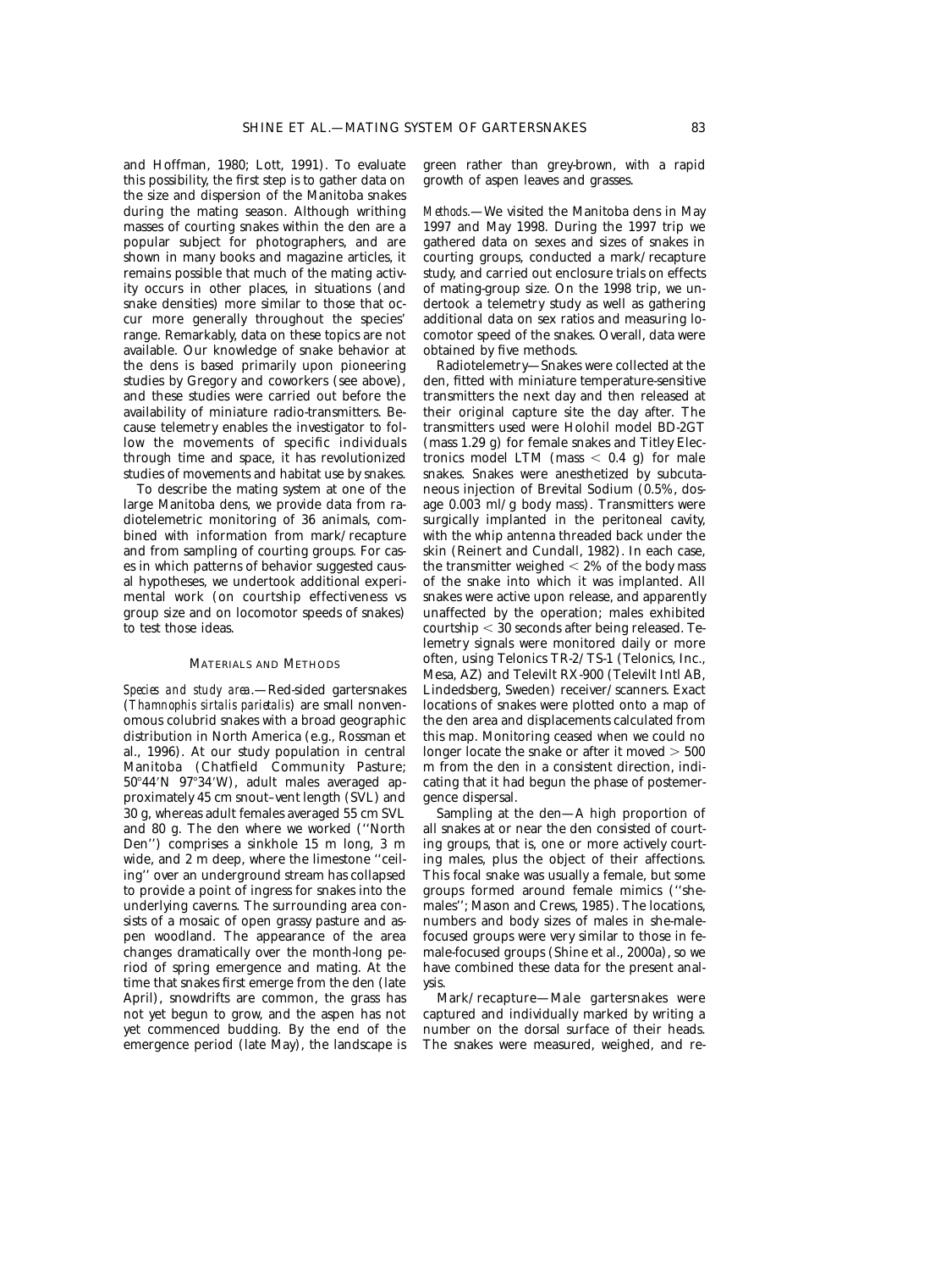leased. We periodically attempted to recapture all marked animals that we could find. They were reweighed at recapture. Mass loss over the intervening period might represent dehydration as well as energy expenditure, so we reweighed the recaptured snakes after they had spent 30 min in outdoor enclosures (opentopped nylon arenas,  $1.0 \times 1.0 \times 0.8$  m) with access to pools of water. Many of the snakes were observed to drink during this period.

Enclosure trials—We used the same outdoor enclosures to see whether the numbers of males courting a female influenced the time it took before she accepted copulation. A single unmated female was added to each enclosure, together with either two, four, or 24 males. We monitored the enclosures constantly, and recorded the time at which copulation occurred (for more detail on experimental procedures, see Shine et al., 2000b).

Locomotor performance—We noticed that recently emerged female snakes seemed lethargic and relatively slow moving. To quantify this trait, we measured locomotor speeds of snakes. We marked out a 5-m radius circle on a flat open grassy area near the den. Snakes to be tested were kept in cloth bags for 3 h (to enable their body temperatures to equilibrate to 24–26 C; temperatures checked before commencement of trials), and then snakes were placed one at a time in the center of the circle and encouraged (with a leafy aspen twig repeatedly brushed against the tail) to crawl away as rapidly as possible. With a stopwatch, we recorded the time taken for the snake to reach the perimeter. Two groups of females were tested in this respect: some that we collected immediately postemergence (found inside the den, covered in mud, as they crawled out of cracks in the limestone soil), and others found in the adjacent aspen groves and clearings (with no mud covering, and presumably having emerged at least one day previously).

#### **RESULTS**

*Sex ratio of snakes near the den*.—Sex ratios were highly male-biased overall. In 1997, when our trip coincided with the first half of the mating season, we recorded 495 females and 1485 males in a sample of snakes taken around the den (against a null of 50% male,  $\chi^2 = 990.0, 1$ df,  $P < 0.0001$ ). In 1998, warmer weather in spring accelerated reproductive activity. Thus, we were present during the latter half of the mating season. In this year, the sex-ratio bias was even stronger (101 females and 917 males, tested against the 1997 sample,  $\chi^2 = 103.39$ , 1 df,  $P < 0.0001$ ).

*Movements and habitat use of telemetered snakes*.— Movement patterns differed substantially between the radio-tracked males and females. Male snakes moved frequently but usually over short distances and generally not in a consistent direction (i.e., they often returned to the general area of the den). Some males remained close to the den throughout the time that we monitored them (e.g., Fig. 1A), whereas others centered their activity in areas away from the den (e.g., Fig. 1B). Yet other males made frequent trips away into the surrounding countryside, punctuated with occasional returns to the den. One male moved to another den 500 m away (in a single day's travel) and then returned to the original den two days later. In contrast, females generally moved less than a hundred meters from the den after their release and then remained almost stationary for one to three days before suddenly embarking on a long unidirectional move (at which time we lost contact with most of these animals). Both males and females were typically located in small open clearings among the aspen groves; the den itself was in the center of one such clearing.

These differences in movement patterns generated sex differences in the duration of monitoring and in the distances moved. Twenty-two male snakes fitted with transmitters were monitored for an average of 7.3 days  $(SD = 2.99)$ before we lost the telemetry signals, whereas 14 females were monitored for an average of only 4.2 days  $(SD = 3.04)$  before we lost touch with them (or recaptured them as they undertook long-distance dispersal). This difference was statistically significant  $(F_{1,34} = 9.62, P < 0.004)$ . Although females were generally lost after briefer monitoring periods than were males, their total displacement over the course of monitoring was greater (means  $+$  SDs  $=$  185.0  $\pm$  211.9 m for males,  $738.0 \pm 894.5$  m for females, ANOVA on ln-transformed data,  $F_{1,34} = 16.83$ ,  $P < 0.001$ ).

We used nested ANOVAs to compare the sexes in terms of distances moved per day, to overcome the nonindependence of successive measures on the same animal. Snake ID number was nested within sex, and the effect of sex was tested against this nested term rather than the residual term. Females moved away from the den more rapidly than did males (cumulative displacement per hour since release, means  $= 1.3$ m/h for males, 7.8 m/h for females;  $F_{1,34}$  = 9.54,  $P < 0.005$ ), and, at any given time that the animals were located, females tended to be farther away from the den than were males  $(F_{1,34})$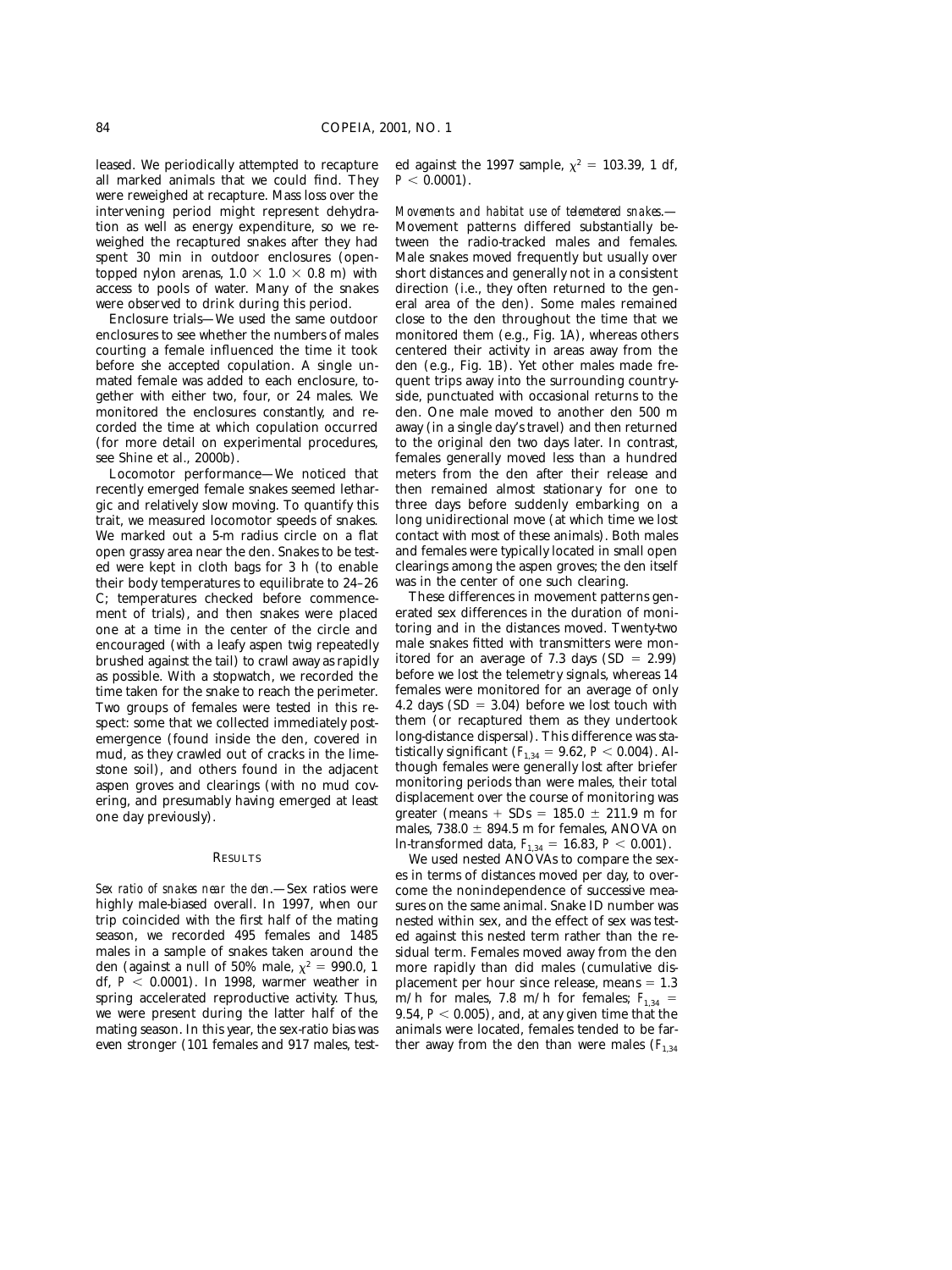

Fig. 1. Movement patterns of four radio-tracked male gartersnakes (*Thamnophis sirtalis parietalis*) in central Manitoba during the spring mating season in 1998. Data for four snakes are shown, as examples of the patterns observed. Some males remained relatively close to the den throughout the monitoring period (numbers 47 and 50, upper diagram), whereas the activity of others was centered away from the den (numbers 28 and 51, lower diagram). The den itself is represented by the black area near the center of each diagram; the circle around it represents a fence (to exclude tourists), and the hatched area represents thick groves of aspen trees. The unhatched area between the aspen groves represents open grassland. Dots show successive daily locations of each telemetered snake, connected by straight lines.

 $= 5.67$ ,  $P < 0.03$ ). Some individuals within each sex moved much more than others. This result is apparent from the above ANOVAs: the factor ''snake ID number'' was highly significant in both analyses (for cumulative displacement per hour,  $F_{34,218} = 19.48$ ,  $P < 0.005$ ; for distance from den,  $F_{34,218} = 26.43$ ,  $P < 0.005$ ).

Although individual snakes varied considerably in the distances that they moved, these dis-



Fig. 2. The proportion of telemetry locations at which radio-tracked gartersnakes were close enough to the den to be within reception range of the telemetry signal, as a function of the time since their release at the beginning of the study. Reception range was typically 20–50 m for males, 50–100 m for females.

tances were not significantly correlated with the animal's body size or condition. We detected no association between mean distance moved per hour and a female's snout–vent length  $(n = 14)$ ,  $r = 0.04, P = 0.88$ , mass ( $n = 14, r = -0.04$ ,  $P = 0.89$ ) or body condition (residual score from the linear regression of ln mass vs SVL; *n*  $= 14$ ,  $r = 0.36$ ,  $P = 0.21$ ). Similarly, a male's movements were not significantly correlated with his SVL  $(n = 22, r = -0.04, P = 0.87)$ , mass  $(n = 22, r = -0.06, P = 0.78)$  or body condition ( $n = 22$ ,  $r = -0.11$ ,  $P = 0.61$ ).

*Proximity of telemetered snakes to the den*.—One consequence of these movement patterns is that many of the telemetered snakes spent relatively little of their time close to the den (e.g., Fig. 1). The transmitters that we used gave an effective reception range of 20–50 m (males) and 5–100 m (females). Thus, whenever we failed to record a signal from the den, but later relocated that snake with a functional transmitter, we could be confident that the snake was  $> 20$  m away from the den at the time of our previous (unsuccessful) attempt at relocation. Figure 2 plots the proportion of ''close to den'' records as a function of the length of time since the snake was telemetered and released. Two interesting results are apparent. The first is that the snakes spent much of their time away from the den, even in the period immediately after their release (when they were still definitely engaged in mating activities). The second result is that both sexes ''disappeared'' quite soon after implantation. As noted above (and see Fig. 2), males generally remained near the den longer than females. Even in the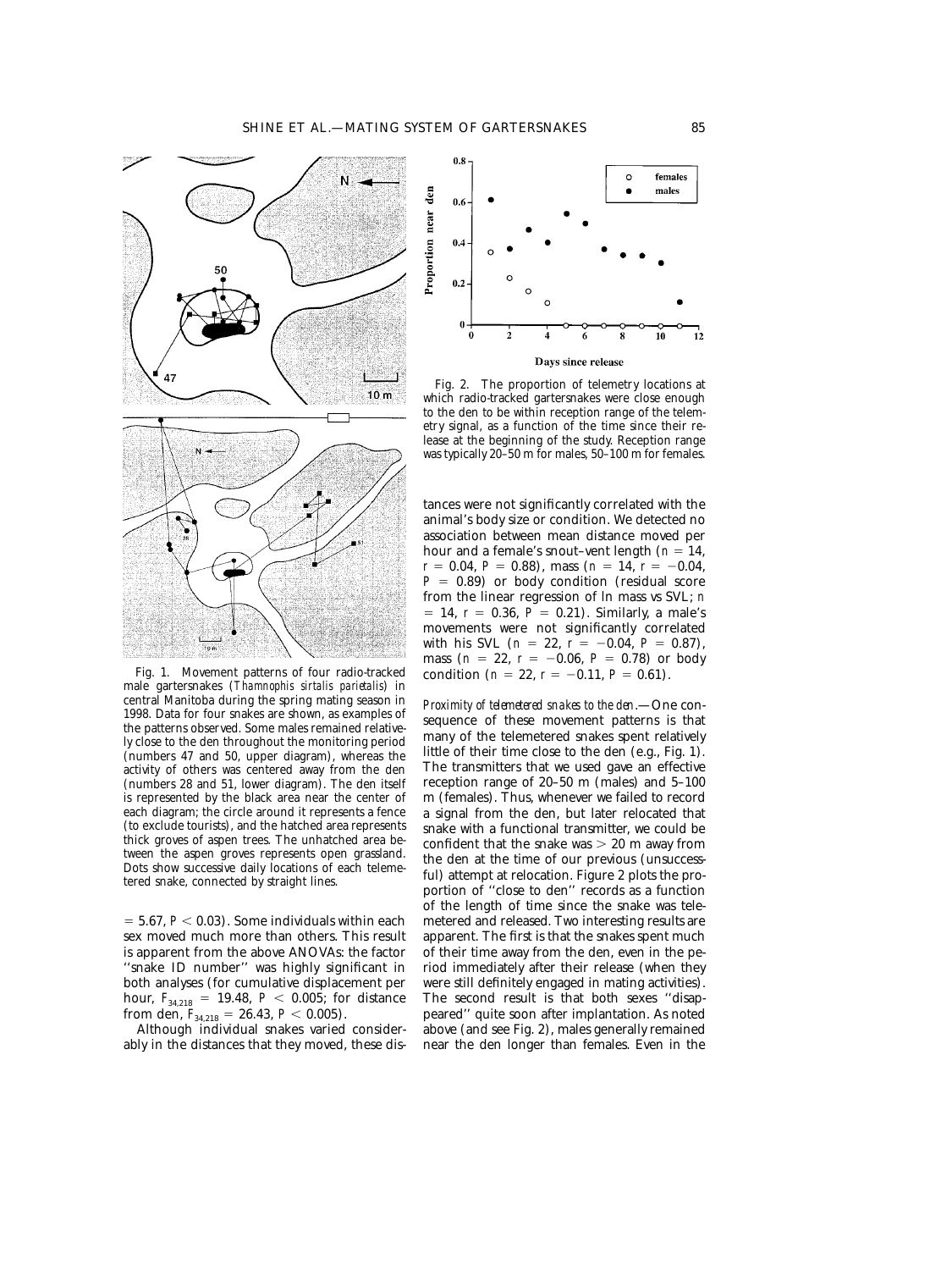

Fig. 3. Movement patterns and directions of dispersal for radio-tracked female gartersnakes (*Thamnophis sirtalis parietalis*) in central Manitoba during the spring mating season in 1998. Most females stayed for a few days near the den then moved away rapidly in a consistent direction. The figure only shows the first 50 m of their dispersal movement, but in some cases, we followed the animals for  $> 1$  km. See caption to Figure 1 for explanation of symbols and shading.

case of males, however, most left the vicinity of the den within a few days and did not return during the rest of our study (which lasted until the end of the mating period).

*Direction of dispersal by female snakes*.—Males follow females as they leave the den and court them actively over the next few days (pers. obs.). If all of the female snakes disperse along a narrow ''corridor,'' effective densities in the postemergence mating areas will be much higher than if the snakes disperse randomly in all directions. Our telemetered female snakes provided useful information on this question, because we were able to identify the direction in which they dispersed (as indicated by an abrupt, unidirectional and rapid movement away from the den). Inspection of these locations provides no indication of any ''preferred'' corridor for dispersal. Females dispersed in all directions (Fig. 3). Contingency table testing (comparing numbers of expected versus observed dispersals in each compass quadrant) shows that female dispersal directions were about as evenly spaced as would be expected by chance ( $\chi^2 = 2.57$ , 3 df,  $P = 0.45$ ). This behavior resulted in females (and thus, courting groups) being widely distributed throughout a broad area, rather than concentrated in a ''migration corridor'' near the den.

*How tightly are courtship and mating focused on the den?*—The fact that many of the radio-tracked snakes were a significant distance away from the den when located, brings into question the importance of the den itself as a focus of reproductive activity. Our observations of the radiotracked females indicated that they mated either as they emerged from the den (six animals) or over the next one to two days as they basked in small open clearings among the aspen groves 20–50 m from the den (four animals). We did not observe mating by the remaining four females. The sizes of courting groups in which matings occurred ranged from six to 15 males; mated females were later recorded as being accompanied by one to 12 males. These small clearings often contained several females in addition to our telemetered animals. Unmated females in this situation were generally accompanied by one to four males, whereas mated females (as evidenced by the presence of a mating plug; Whittier et al., 1985) were often solitary.

Our survey data on the distribution of snakes around the den (and especially courting groups) provide additional insight into the location of mating activities. Most of the courting groups that we encountered were in the den itself, or very close by, but we also found groups up to 82 m from the den (Fig. 4A). The group's size was a function of its location. Mating groups within the den itself were generally larger than those on the adjacent grassland, with a rapid decline in group size with increasing distance from the den (Fig. 4B).

In one sense, Figure 4B is misleading, because it obscures the many small groups of courting snakes found very close to the den. A plot of the frequency distribution of group sizes (Fig. 4C) is more revealing in this respect. Although we recorded some very large groups (up to 62 males per female), we also recorded many small ones. Among 317 groups, the mean group size was 4.0 males  $(SD = 7.7)$ . Most groups (62%) contained five or fewer males, and more than three-quarters of the groups (82%) contained 10 or fewer males. Although writhing balls of hundreds of males are a popular subject for photography, relatively few matings actually occur within this context.

*Does group size influence latency to copulation?*— Above, we have documented a very high variation in numbers of males per courting group (one to 62). Males constantly move among groups (pers. obs.), so group sizes may be influenced by the mating opportunities presented by large versus small groups. Clearly, competition for a mating is higher with a large group; but are there compensating advantages? We might expect copulation to occur more rapidly in larger groups, for two reasons: (1) if total courtship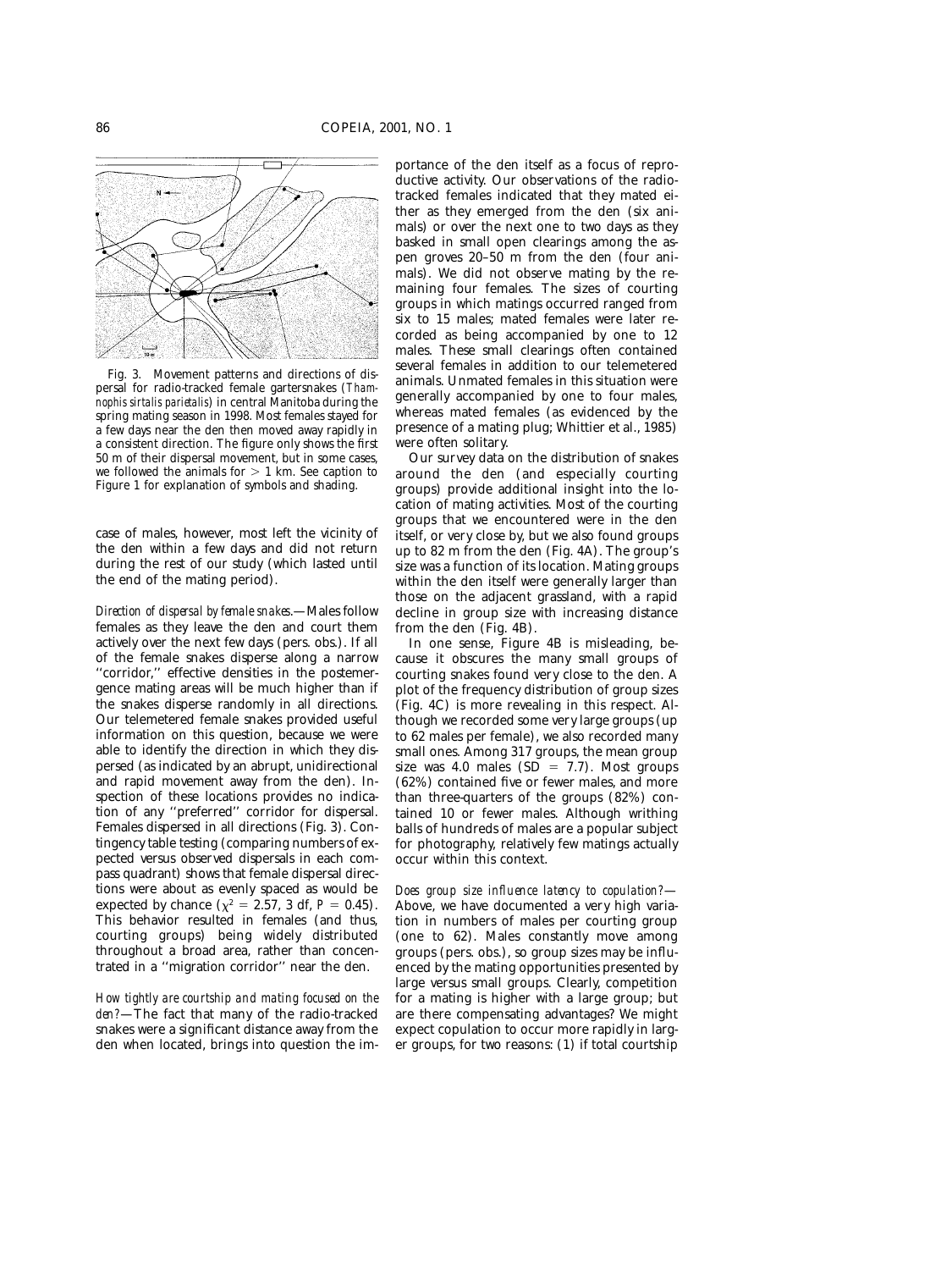

Fig. 4. The distribution and attributes of courting groups of gartersnakes at and near a den in central Manitoba. The upper figure (A) shows that most groups were found very close to the den, but some were a considerable distance away. The middle figure (B) shows that the numbers of males per group declined rapidly with increasing distance from the den. The lower figure (C) shows that group sizes varied considerably, but most groups consisted of  $<$  5 males.

intensity is important in stimulating female receptivity, larger groups should provide more stimulation; and (2) if female receptivity depends upon the courtship of the ''best'' male, a larger group size enhances the probability that the group will contain at least one such male. Our data from enclosure trials falsify this scenario. The mean duration of courtship required prior to copulation was actually greater in trials with 24 males per female than in trials with either two or four males (means of 41.3, 31.9, 39.8 min, respectively). The difference in courtship durations among group sizes was not statistically significant  $(F_{2,123} = 1.28, P = 0.28)$ .

*Locomotor performance relative to date of emergence*.—Male snakes obviously have a reason for



Fig. 5. Rates of loss in body mass of male gartersnakes during the mating season. Each snake is represented by only one data point. The line shows leastsquares regression of best fit; see text for statistical results.

remaining close to the den: because they are actively seeking mating opportunities with newly emerged females. But why do females not disperse immediately after emergence, rather than waiting a few days before undertaking their dispersal? The time needed to recover from overwintering may provide an answer. Recently emerged females  $(n = 32)$  moved less rapidly over a 5-m distance than did conspecific females  $(n = 25)$  that were collected in areas adjacent to the den (and hence, presumably had been out of the den for at least 24 h). The mean time  $(\pm$  SD) taken to cover 5 m was 18.0  $\pm$  9.2 sec for newly emerged animals, versus  $13.7 \pm 5.6$ sec for the other animals  $(F_{1,55} = 4.29, P \le$ 0.05).

*Mass loss of males during the mating season*.—Recaptures of marked male snakes showed that these animals lost mass rapidly. After two weeks, the recaptured males had lost an average of 10% of their initial mass (Fig. 5; recapture interval vs percent of mass loss:  $n = 53$ ,  $r = -0.60$ ,  $P < 0.0001$ ). Recaptured males were given the opportunity to drink ad libitum but did not recover their initial mass (paired *t*-test comparing initial mass to postrehydration mass at recapture,  $t_{44} = 2.81, P < 0.007$ . We quantified body condition at initial capture using the residual scores from the linear regression of ln-transformed mass to body length. Males that were in better body condition at the time of their initial capture were more likely to remain near the den for longer periods, as indicated by the maximum interval between initial capture and last recapture (body condition versus maximum interval between captures:  $n = 53$ ,  $r = 0.28$ ,  $P \le$ 0.05).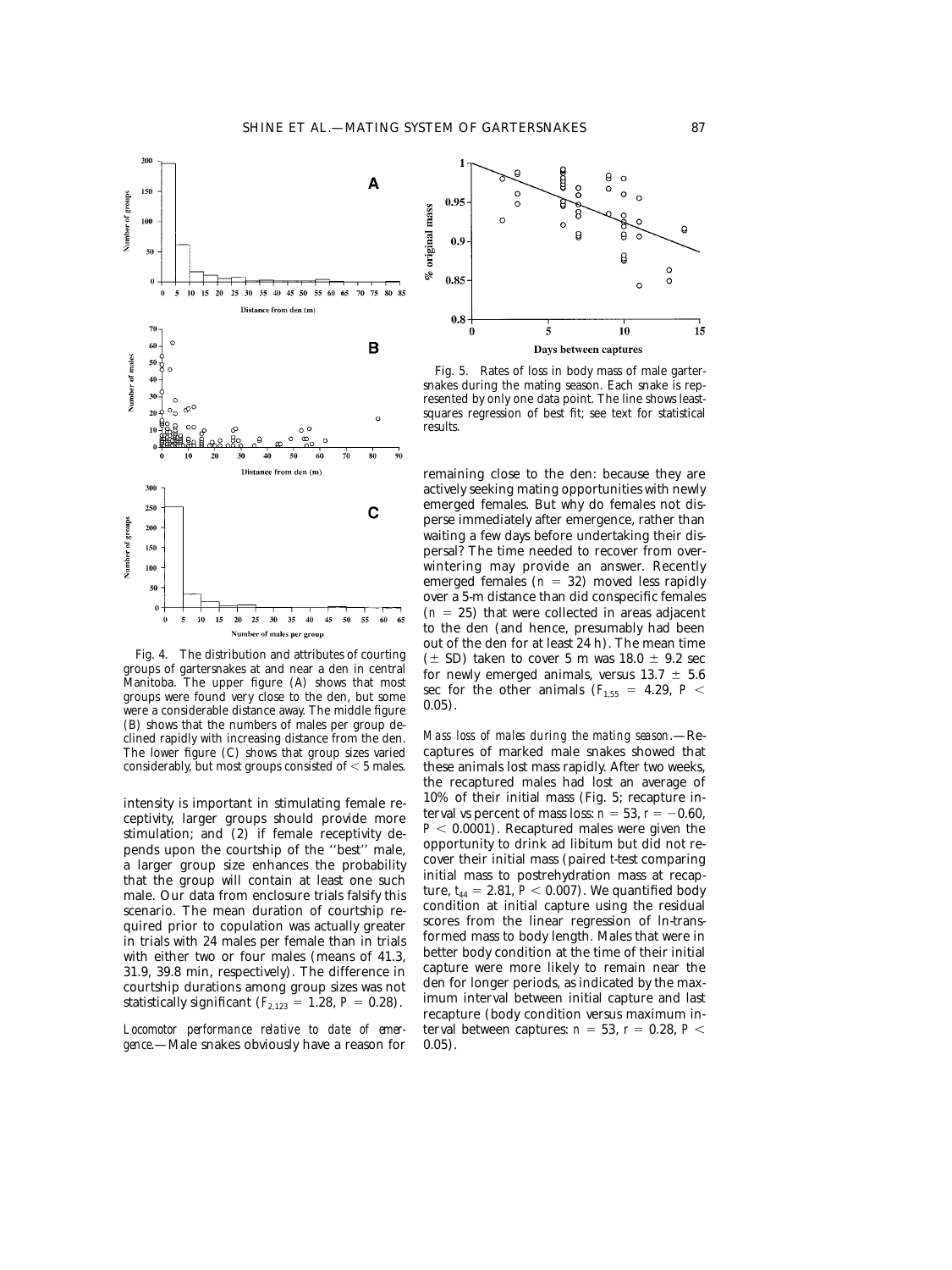### **DISCUSSION**

The broad outlines of the mating system of gartersnakes have been understood for a long time (e.g., Fitch, 1965; Gregory, 1974; Gregory and Stewart, 1975). Nonetheless, our radiotelemetry data provide the first quantitative information on actual movement patterns of these animals during the mating season. Our results broadly conform to those suggested by previous workers (e.g., Hawley and Aleksiuk, 1975, 1976; Sexton and Bramble, 1994) but with several surprises. For example, the highly male-biased sex ratio suggests that males remain near the den for long periods, whereas females disperse rapidly. In fact, individual males rarely (if ever) remain for the entire mating period, and females wait near the den for some days prior to dispersing. Similarly, casual observation suggests that mating activity is focused in the immediate vicinity of the den. In fact, these spectacular aggregations draw attention away from the fact that most mating actually occurs over a much wider area, at much lower snake densities. We now consider each of these results in turn.

*Patterns of emergence and dispersal by the two sexes*.—The ''conventional wisdom'' in this respect for squamate reptiles (e.g., Gregory, 1974; Olsson et al., 1999) is that (1) males emerge before females; and (2) males remain near the den throughout the mating period (to intercept emerging females and mate with them), whereas females disperse immediately after emerging. There is truth to both of these scenarios, but they are considerable oversimplifications. Our data suggest that the differences between males and females are quantitative rather than qualitative: (1) both males and females continue to emerge throughout the entire period; and (2) most males remain near the dens for only part of the mating period, and most females remain near the den for some days before dispersing.

The patterns of emergence and dispersal that we have documented are easily explicable in the light of our other data. First, we consider males. These animals engage in frantic activity throughout their time at the dens during the mating season and lose mass rapidly as a result (Fig. 5). Males in better body condition (more energy stores?) remained near the den longer than males in poor body condition. This high energy expenditure and consequent mass loss may explain why few if any individual males remained for the entire four-week mating period. Instead, some males left the den long before mating was finished (e.g., Fig. 2). Some of these males may have ceased reproducing and moved

to their summer ranges, whereas others may have continued courtship away from the den. Males continued to emerge throughout this period (pers. obs.), presumably because of strong selection for males to time their own emergence so as to encounter newly emerging females. The result is substantial turnover in the population of male snakes over the course of the mating season. These conclusions accord well with the results of earlier mark-recapture work (Gregory, 1974). Termination of courtship activity by male gartersnakes may also relate to a decline in their mating capacity. Males of this species do not produce sperm during the mating season and, thus, cannot replenish their supplies (e.g., Rossman et al., 1996). Also, males may be unable to produce large gelatinous mating plugs in repeated matings (Shine et al., 2000c). The wanderings of our telemetered males suggest that turnover is increased by occasional migration of males among dens, even when these sites are separated by several hundred meters. Similar movement by a male gartersnake between widely separated dens was reported by Larsen and Gregory (1989).

Might our radio-tracked male snakes have dispersed ''prematurely'' because of disturbance associated with transmitter implantation? We doubt that this is the case. First, the telemetered snakes showed no overt signs of discomfort (e.g., males courted frantically as soon as they were released), and their mobility was excellent. Second, paint-marked male animals also disappeared from the population very rapidly (unpubl. data). We thus suspect that there is a very high turnover of male snakes within the den population, with new snakes emerging and other snakes dispersing to their summer ranges.

What about female snakes? Like males, females emerge throughout the spring period. However, they do not then disperse immediately. Most females mate only once while they remain near the den, usually within a day of emerging (Shine et al., 2000c). Thus, their tendency to delay dispersing to summer feeding areas is not likely to be the result of waiting for additional copulations. Instead, our data on locomotor performance suggest that newly emerged females may be physiologically incapable of the rapid long-distance moves required to reach the summer feeding area, especially since they must cross open ground and run the gauntlet of avian predation during these moves. Many snakes near the den (including one of our telemetered females) were killed by predators. Thus, selection may favor a female delaying her long-distance move until she has fully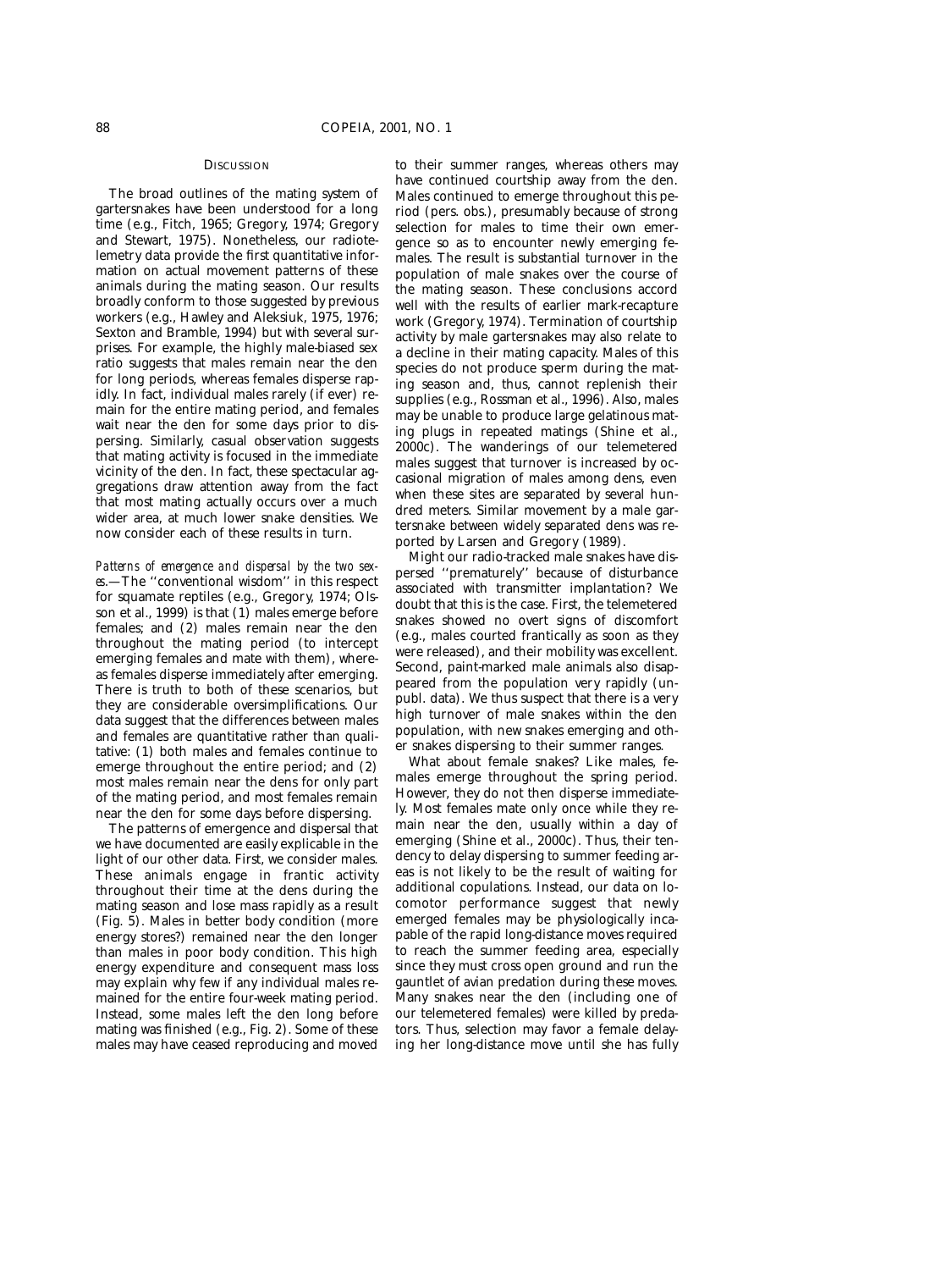recovered her muscular ability after the long period of winter inactivity.

The overall result of these selective forces is that patterns of emergence and dispersal of male and female snakes are more similar to each other than might be suggested by published literature. Both sexes emerge throughout the mating period, remain near the den for days or weeks, and then disperse. The mean duration of their residency and its functional basis differ considerably, but these differences are quantitative rather than qualitative.

*Does population size influence the mating system?*— Do the massive numbers of snakes at the Manitoba dens introduce significant artifacts, such that these animals differ substantially from other *Thamnophis* populations in important attributes of the mating system? Our data militate against this hypothesis, because most courtship and mating occur in small, well-dispersed groups.

The dispersion of these groups reflects female movement patterns. Crucially, most females that emerge from the den move at least 30 m away from the den before they stop to rest. Some females mate before they complete this first move; indeed, some mate on the floor of the den, within minutes of emerging. However, many of our telemetered females mated at their resting sites in the clearings in aspen forest around the den. Because mating is delayed until they reach these sites, the snakes are relatively dispersed at this time. The degree of dispersion is enhanced by the fact that the females spread out in all compass directions (Fig. 3), rather than funneling into a narrow migration corridor. This latter behavior has been reported in other communally denning snakes (Viitanen, 1967; Gregory and Stewart, 1975), including other populations of *T. sirtalis* (Larsen, 1987). Many local people in the Chatfield area talk of such migration corridors (A. Johnson, pers. comm.). However, our data suggest that females disperse over a wide area, and, thus, most mating occurs in the context of small groups (Fig. 4). Plausibly, the snakes may concentrate into narrower migration corridors as they move farther away from the den (P. T. Gregory, pers. comm.).

Group sizes are also affected by the males' choices of groups to join. Males pause to court every potentially receptive female that they encounter but often leave courting groups in search of another female (pers. obs.). We do not know the criteria that male snakes use to decide whether to stay with a group or leave it, but the potential role of group size in this respect has important implications for male dispersion. If males selectively remained with larger groups, then we would see small numbers of large groups. However, larger group size does not facilitate courtship, and introduces the risk of suffocation beneath other snakes (Shine et al., 2000d). Thus, a male's best chance for obtaining a mating may lie with a small group, in which he has fewer rivals. On a mechanistic level, small groups may be most common because of the greater ease of detecting female pheromones when there are fewer males to obscure any cues emanating from the female's body.

The end result of these factors is that a high proportion of all activity occurs well away from the den. Thus, much of the courtship and mating occurs in relatively small, widely dispersed groups of snakes rather than in massive mating aggregations within the den. This result stands in strong contrast to many previous descriptions that have stressed the very large ''mating balls'' that occur within the den. Casual observation suggests that the den itself is the primary center of activity. As soon as one moves away from the den, the number of snakes fall rapidly (e.g., for courting groups, see Fig. 4). The likely resolution to this paradox is simple geometry. Imagine that 20% of all snakes remain within 20 m of the den, whereas the other 80% move away to a distance of between 20 m and 200 m. The area enclosed by the inner (20 m radius) circle is only 1% of that enclosed by the larger circle (200 m radius). Thus, the density of snakes per square meter will be 25 times higher in the small circle than in the larger one, despite the fact that 80% of all snakes are in the larger circle. Consequently an observer will be impressed by the extraordinary concentration of snakes close to the den and fail to realize that these animals constitute only a small proportion of the animals in the broader area.

Undoubtedly, the Manitoba situation differs in important ways from the situation experienced by gartersnakes in other areas. For example, the distances between dens and feeding grounds are greater than in warmer climates (e.g., Brown and Parker, 1976; Larsen, 1987). The stresses associated with overwintering may also be greater and may influence the duration of the female's postemergence resting phase prior to dispersal. Low temperatures may affect a snake's vulnerability to predation, and thus their patterns of habitat selection (unpubl. data). Despite these caveats, the overall suggestion from our study is that the mating system of gartersnakes at their large communal dens in Manitoba is more similar to the situation in other places (with smaller dens) than would seem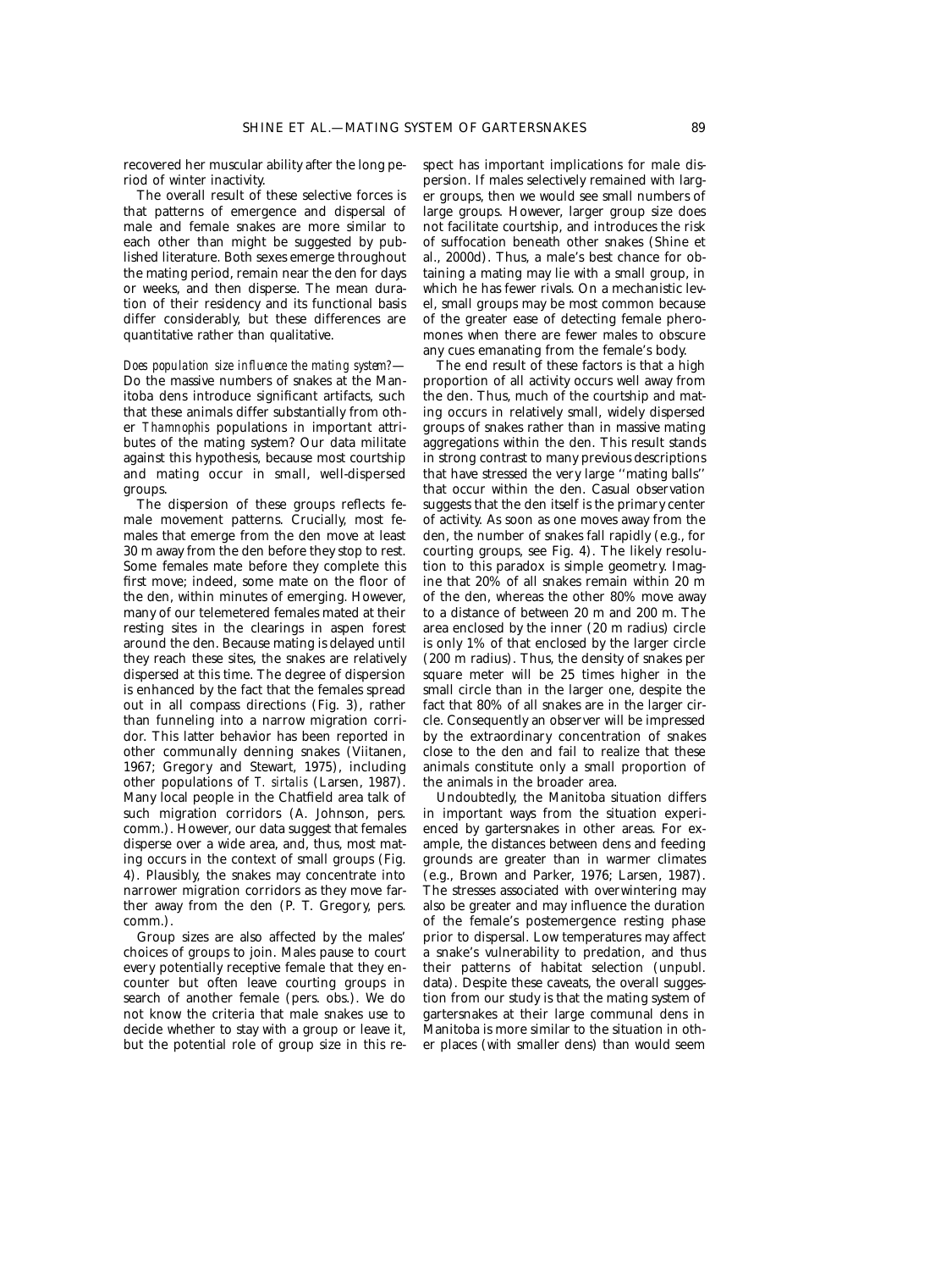likely at first sight. The Manitoba dens are truly spectacular, but they are a less important focus of mating activity than would appear from casual observation.

## ACKNOWLEDGMENTS

We thank D. Roberts (Manitoba Department of Natural Resources) for logistical support and the residents of Chatfield (especially A. Johnson and G. Johnson) for help and encouragement. K. Vanning, R. Nesbitt, and several Earthwatch volunteers assisted with data collection. B. White, T. Madsen, and J. T. Boomer provided comments on the manuscript. Financial support was provided by the Australian Research Council (to RS) and by a National Science Foundation National Young Investigator Award (IBN-9357245) and the Whitehall Foundation (W95- 04) to RTM. Research was conducted under the authority of Oregon State University Institutional Animal Care and Use Committee Protocol LAR-1848B. All research was conducted in accord with the U.S. Public Health Service Policy on Humane Care and Use of Laboratory Animals and the National Institutes of Health Guide to the Care and Use of Laboratory Animals.

#### LITERATURE CITED

- BROWN, W. S., AND W. S. PARKER. 1976. Movement ecology of *Coluber constrictor* near communal hibernacula. Copeia 1976:225–242.
- FITCH, H. S. 1965. An ecological study of the garter snake, *Thamnophis sirtalis*. Univ. Kans. Publ. Mus. Nat. Hist. 15:493–564.
- GREGORY, P. T. 1974. Patterns of spring emergence of the red-sided garter snake (*Thamnophis sirtalis parietalis*) in the Interlake region of Manitoba. Can. J. Zool. 52:1063–1069.
	- . 1977. Life-history parameters of the red-sided garter snake (*Thamnophis sirtalis parietalis*) in an extreme environment, the Interlake region of Manitoba. Nat. Mus. Can., Publ. Zool. 13:1–44.
- , AND K. W. STEWART. 1975. Long-distance dispersal and feeding strategy of the red-sided garter snake (*Thamnophis sirtalis parietalis*) in the Interlake of Manitoba. Can. J. Zool. 53:238–245.
- HAWLEY, A. W. L., AND M. ALEKSIUK. 1975. Thermal regulation of spring mating behavior in the redsided garter snake (*Thamnophis sirtalis parietalis*). *Ibid.* 53:768–776.

, AND . 1976. Sexual receptivity in the female red-sided garter snake (*Thamnophis sirtalis parietalis*). Copeia 1976:401–404.

JOY, J. E., AND D. CREWS. 1985. Social dynamics of group courtship behavior in male red-sided garter snakes (*Thamnophis sirtalis parietalis*). J. Comp.

Psychol. 99:145–149.<br>
— , AND — . 1 -. 1988. Male mating success in red-sided gartersnakes: size is not important. Anim. Behav. 36:1839–1841.

- LARSEN, K. 1987. Movements and behavior of migratory garter snakes, *Thamnophis sirtalis*. Can. J. Zool. 65:2241–2247.
- , AND P. T. GREGORY. 1989. Population size and survivorship of the common garter snake, *Thamnophis sirtalis*, near the northern limit of its distribution. Holarctic Ecol. 12:81–86
- LOTT, D. F. 1991. Intraspecific variation in the social systems of wild vertebrates. Cambridge Univ. Press, Cambridge.
- MASON, R. T. 1993. Chemical ecology of the red-sided garter snake, *Thamnophis sirtalis parietalis*. Brain Behav. Evol. 41:261–268.
	- , AND D. CREWS. 1985. Female mimicry in garter snakes. Nature 316:59–60.
- $-$ , AND  $-$ . 1986. Pheromone mimicry in garter snakes, p. 279–283. *In:* Chemical signals in vertebrates. Vol. 4. D. Duvall, D. Muller-Schwarze, and R. M. Silverstein (eds.). Plenum Publ. Co., New York.
- , J. W. CHINN, AND D. CREWS. 1987. Sex and seasonal differences in the skin lipids of garter snakes. Comp. Biochem. Physiol. 87B:999–1003.
- OLSSON, M., T. BIRKHEAD, AND R. SHINE. 1999. Can relaxed time constraints on sperm production eliminate protandry in an ectotherm? Biol. J. Linn. Soc. 66:159–170.
- REINERT, H. K., AND D. CUNDALL. 1982. An improved surgical implantation method for radio-tracking snakes. Copeia 1982:702–705.
- ROSSMAN, D. A., N. B. FORD, AND R. A. SEIGEL. 1996. The garter snakes: evolution and ecology. Univ. of Oklahoma Press, Norman.
- SEIGEL, R. A. 1996. Ecology and conservation of garter snakes: masters of plasticity, p. 55–89. *In:* The garter snakes: evolution and ecology. D. A. Rossman, N. B. Ford, and R. A. Seigel (eds). Univ. of Oklahoma Press, Norman.
- SEXTON, O. J., AND J. E. BRAMBLE. 1994. Post-hibernation behavior of a population of garter snakes (*Thamnophis sirtalis*). Amphib.-Reptilia 15:9–20.
- SHINE, R., P. HARLOW, M. P. LEMASTER, I. T. MOORE, AND R. T. MASON. 2000a. The transvestite serpent: why do male garter snakes court (some) other males? Anim. Behav. 59:349–359.
- , M. M. OLSSON, I. T. MOORE, M. P. LEMASTER, AND R. T. MASON. 2000b. Body size enhances mating success in male gartersnakes. *Ibid.* 59:F4–F11.
- $-$ , and  $\overline{R}$ . T. Mason. 2000c. Chastity belts in gartersnakes: the functional significance of mating plugs. Biol. J. Linn. Soc. 70:377–390.
- , , M. P. LEMASTER, I. T. MOORE, AND R. T. MASON. 2000d. Are snakes right-handed? Asymmetry in hemipenis size and usage in garter snakes (*Thamnophis sirtalis*). Behav. Ecol. 11:411–415.
- VIITANEN, P. 1967. Hibernation and seasonal movements of the viper, *Vipera berus berus* (L.), in southern Finland. Ann. Zool. Fennici 4:472–546.
- WARNER, R. R., AND S. G. HOFFMAN. 1980. Local population size as a determinant of mating system and sexual composition in two tropical marine fishes (*Thalassoma* spp.). Evolution 34:508–518.